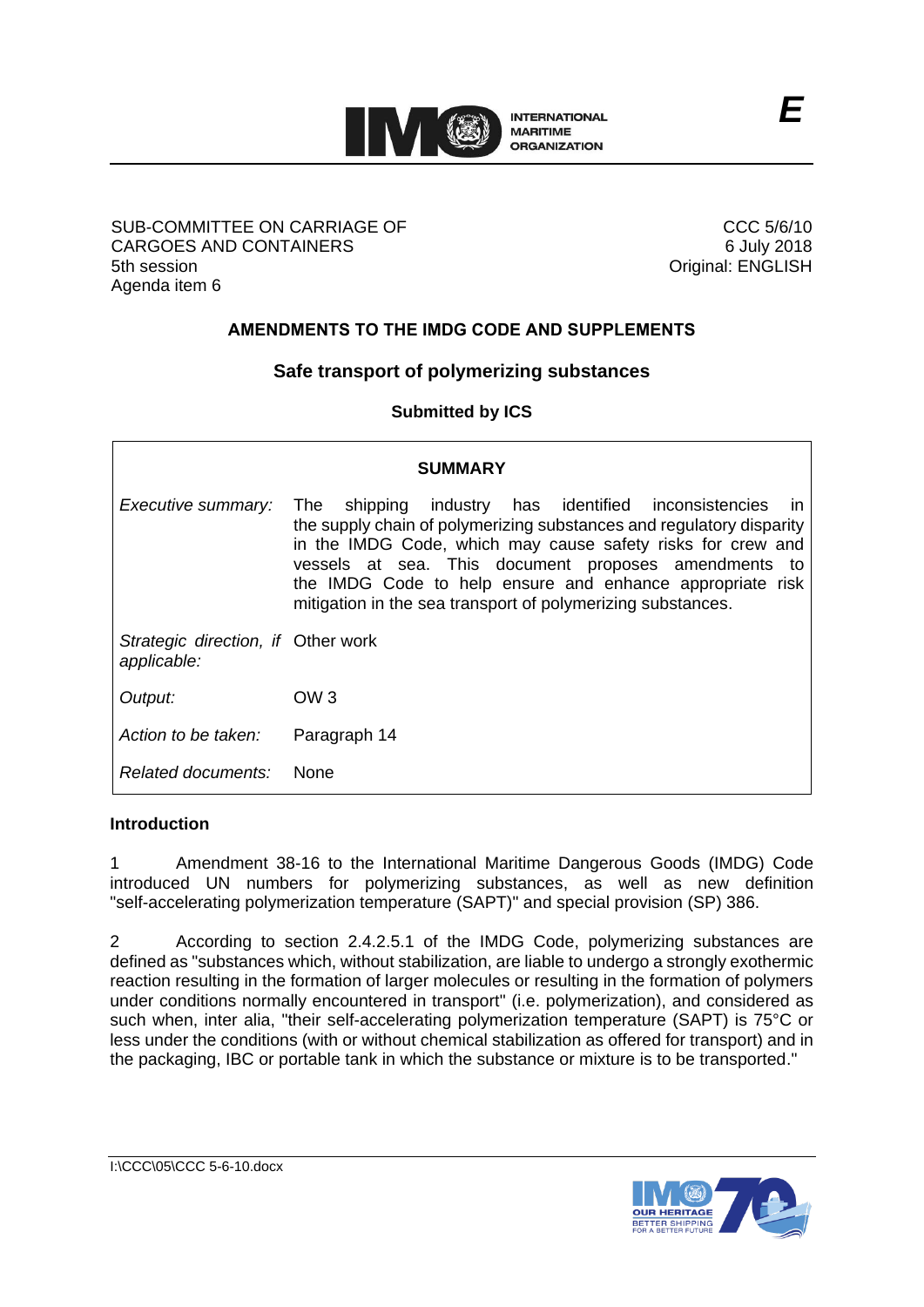3 In section 1.2.1 of the Code, the SAPT is defined as "the lowest temperature at which polymerization may occur with a substance in the packaging, IBC or portable tank as offered for transport." The SAPT must be determined in accordance with the test procedures established for the self-accelerating decomposition temperature for self-reactive substances in accordance with part II, section 28 of the Manual of Tests and Criteria.

4 SP 386, which applies to polymerizing substances, reads as follows:

"When substances are stabilized by temperature control, the provisions of 7.3.7 apply. When chemical stabilization is employed, the person offering the packaging, IBC or tank for transport shall ensure that the level of stabilization is sufficient to prevent the substance in the packaging, IBC or tank from dangerous polymerization at a bulk mean temperature of 50°C, or, in the case of a portable tank, 45°C. Where chemical stabilization becomes ineffective at lower temperatures within the anticipated duration of transport, temperature control is required. In making this determination factors to be taken into consideration include, but are not limited to, the capacity and geometry of the packaging, IBC or tank and the effect of any insulation present, the temperature of the substance when offered for transport, the duration of the journey and the ambient temperature conditions typically encountered in the journey (considering also the season of year), the effectiveness and other properties of the stabilizer employed, applicable operational controls imposed by regulation (e.g. requirements to protect from sources of heat, including other cargo transported at a temperature above ambient) and any other relevant factors."

5 Therefore, sufficient stabilization of a polymerizing substance can be ensured by the person offering the packaging, IBC or tank for transport through the employment of:

- .1 a chemical inhibitor;
- .2 temperature control; and
- .3 a chemical inhibitor and temperature control, if the inhibitor is not effective at lower temperatures within the anticipated duration of transport.

6 At the same time, the person responsible for the consignment operation is required to follow special provisions (as set out in section 7.3.7.5, combined with the requirements of section 7.3.1 of the Code and as applicable through SP 386) for substances stabilized by temperature control and whose determined SAPT (with or without chemical stabilization), as offered for transport, is 50°C or less for packagings and IBCs; or 45°C or less for portable tanks.

### **Discussion**

7 For the safe carriage by sea of the stabilized polymerizing substances, it is important that the shipper/consignor be directly required to ensure and confirm that the level of stabilization of the polymerizing substance is sufficient for the anticipated duration of transport, taking into consideration the conditions and factors set out in SP 386.

8 However, it is observed that, according to SP 386, the requirement to ensure that the level of stabilization is sufficient to prevent polymerization is placed on the "person offering the packaging, IBC or tank" rather than the shipper/consignor named in the dangerous goods declaration. On the other hand, section 7.3.7.5, which combined with the requirements of section 7.3.1 of the Code and as applicable through SP 386, contains special provisions for temperature control appropriate to "those responsible for the consignment operations in the dangerous goods transport supply chain*.*"